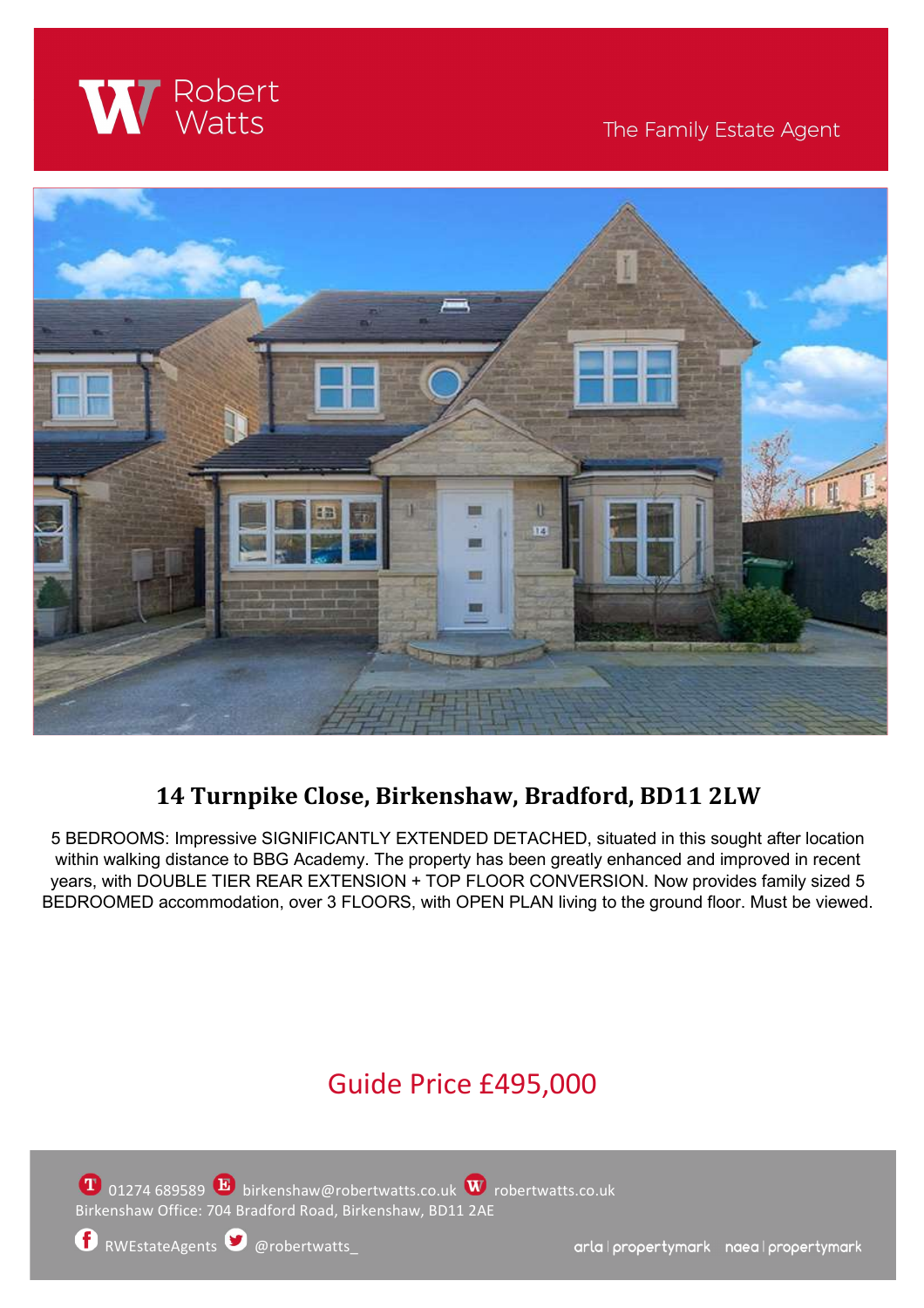## **GROUND FLOOR**

**HALL** Porcelain tiled flooring.

**DOWNSTAIRS W.C.** Modern suite, with tiled walls and flooring. Heated towel rail.

**LOUNGE 23'11" (7.3) x 10'6" (3.2) approx` open to Kitchen** Wood effect flooring. Access to;-

**DINING KITCHEN 24'11" (7.6) x 11'8" (3.56) approx` open plan** Impressive fitted Kitchen, with range of high gloss units. Granite worktops. Feature island unit. Range cooker, integrated fridge freezer, dishwasher and wine fridge.

**UTILITY ROOM** Plumbed for washing machine.

**SITTING ROOM 16'2" x 8'2" (4.93m x 2.5m)**

**1ST FLOOR**

**MASTER BEDROOM 14'5" x 13'7" (4.4m x 4.14m)** Double room with sliding doors leading to built in wardrobes.

**EN-SUITE SHOWER ROOM/W.C.** White suite with shower cubicle. Heated towel rail. Tiled walls and flooring.

**BEDROOM 2 14'1" x 12'10" (4.3m x 3.9m)**

**BEDROOM 3 14'1" x 12'7" (4.3m x 3.84m)**

**FAMILY BATHROOM/W.C.** 3 piece suite. Heated towel rail. Tiled walls and flooring.

**TOP FLOOR**

**BEDROOM 4 16'2" x 14'1" (4.93m x 4.3m)** Double room with built in wardrobes to 2 walls.

**BEDROOM 5 13'1" x 10'3" (4m x 3.12m)** Double room with built in wardrobes and under eves storage.

**SHOWER ROOM/W.C.** 3 piece suite.

**OUTSIDE** Driveway offering ample parking. To the rear, pleasant enclosed garden to the rear with feature seating area.

**COUNCIL TAX BAND** D

**TENURE** Freehold

The Fixtures & Appliances included have not been tested and therefore no guarantee can be given that they are in working order. Every care has been taken with the preparation of these sales particulars, but complete accuracy cannot be guaranteed. If there is any point, which is of particular importance you should obtain independent verification, or we will be pleased to check them for you. These sales particulars do not constitute a contract or part of a contract.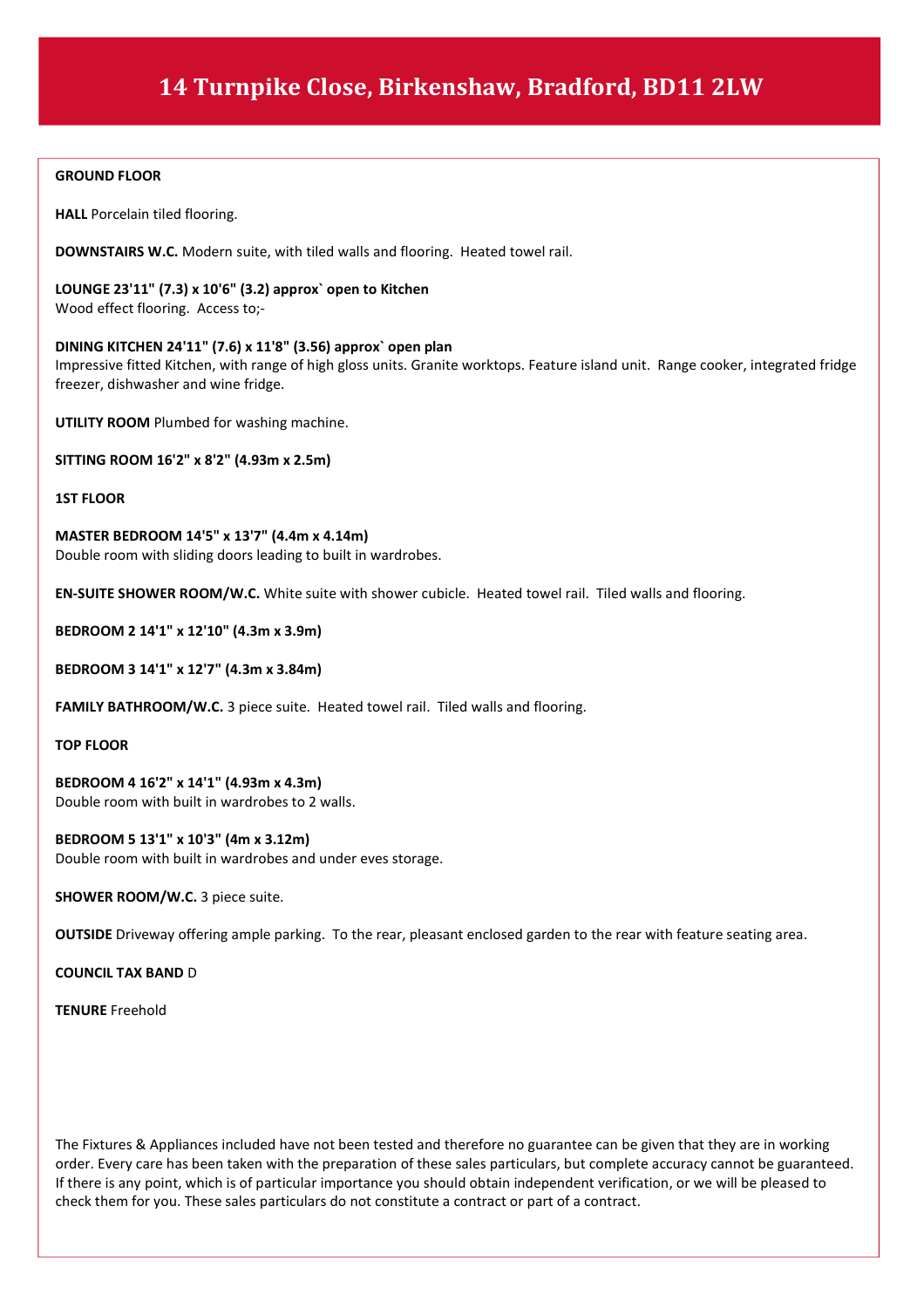